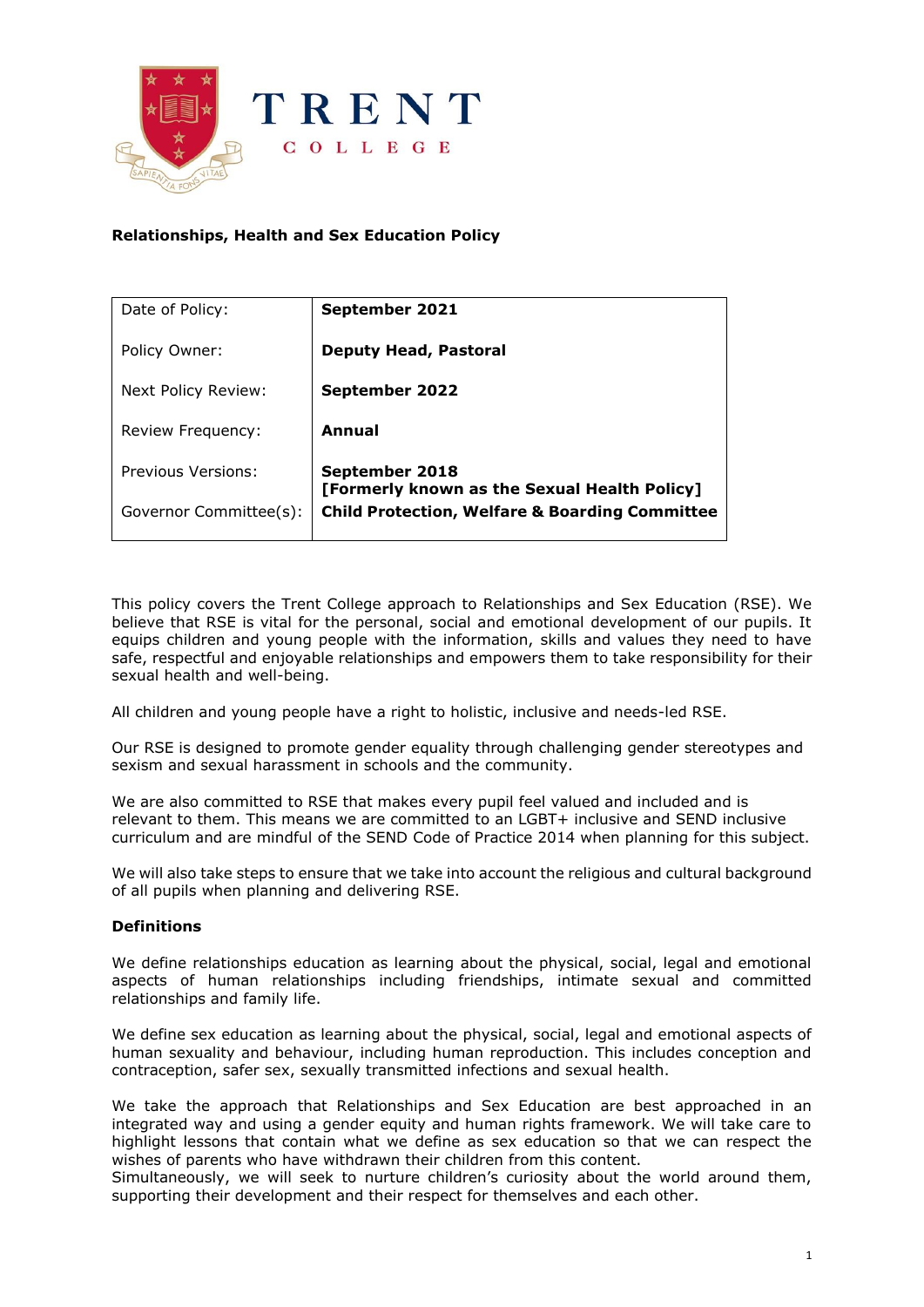## **Aims**

- To give pupils the knowledge and understanding they need to help them develop healthy, nurturing relationships of all kinds, not just intimate relationships.
- To know what a healthy relationship looks like and what makes a good friend, a good colleague and a successful marriage or other type of committed relationship.
- To enable pupils to understand contraception
- To enable pupils to understand the nature of intimate relationships and resisting pressure to have sex (and not applying pressure).
- To ensure an effective understanding of the nature, and fundamental importance, of consent
- To highlight the positive effects that good relationships have on mental wellbeing and how to identify when relationships are not right and understand how such situations can be managed.
- To enable pupils to mature, to build their confidence and self-esteem and understand the reasons for delaying sexual activity.
- To deliver a programme that supports the pupils throughout life, to develop safe, fulfilling and healthy sexual relationships, at the appropriate time.
- To provide knowledge about safer sex and sexual health to ensure that pupils are equipped to make safe, informed and healthy choices as they progress through adult life.
- To ensure clear progression from what is taught in primary years.

Our provision will not encourage early sexual experimentation but will strive to teach pupils to understand human sexuality and to respect themselves and others.

### **Responsibilities**

The Deputy Head (Pastoral) is responsible overall for Relationships, Health and Sex Education provision from Years 7 to 13.

The Head of PSHE will develop and administer the programme, in consultation with the Deputy Head (Pastoral), School Nurse and Designated Safeguarding Lead, to ensure that all requirements are met.

The Full Pastoral Team will have opportunities to review the programme and contribute to its development each year.

### **The SRE Programme**

The Relationships, Health and Sex Education Programme will be delivered through a variety of channels that include:

- The biology curriculum
	- o Reproductive anatomy and sexual reproduction
	- o the menstrual cycle and aspects of fertility
- Tutor led PSHE Lessons
	- o Families and respectful relationships
	- o Online and media
	- o Being safe (including online safety)
	- o Relationships and the law
	- o Positive emotional and physical wellbeing
- Specialist led PSHE lessons
	- o Intimate sexual relationships including sexual health
	- o Puberty and menstruation (girls)
	- o Puberty and sexual maturity (boys)
- Assemblies
	- o Positive Health and Positive Identity
	- o Online and media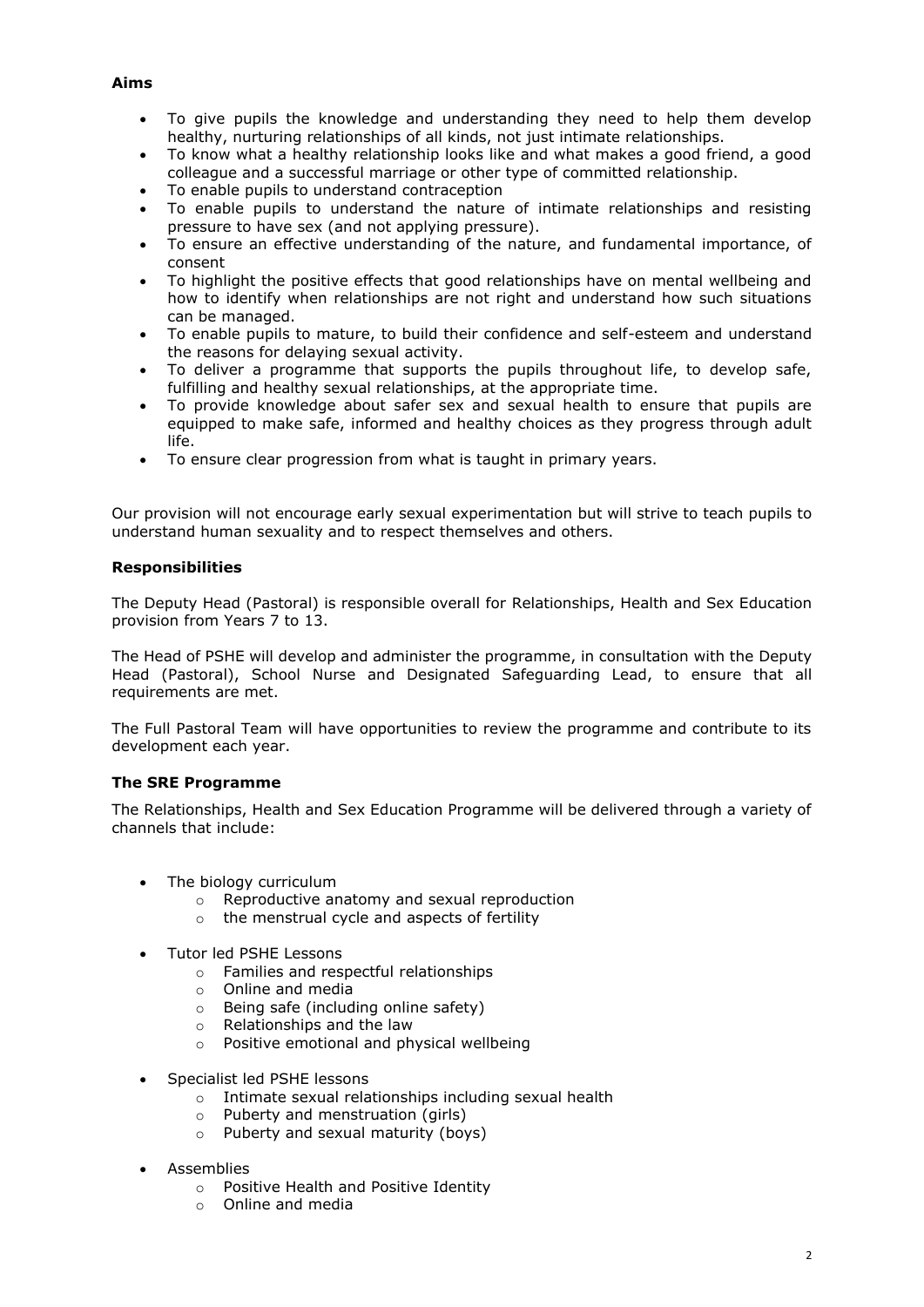o Being safe

The co-curricular programme actively promotes many aspects of positive health and wellbeing. We encourage all pupils to maintain a broad and fulfilling programme to promote all round health and wellbeing. Notably through:

- **Sport**
- Debating
- Duke of Edinburgh's Award Programme
- CCF
- PF and Games

Where appropriate, tutors will lead sessions because of their close, trusting and established relationships with the pupils. Specialist teachers will be deployed for subjects requiring skills that are judged to be beyond the scope of the role of tutoring.

Our principal specialist team will comprise:

- The Head of PSHE
- The School Nurse
- The Designated Safeguarding Lead
- Specifically Trained Tutors
- Heads of Year and Heads of Tier
- External Speakers

Wherever possible, sex education will take place in small groups so that questions and discussions are encouraged and account is taken of the different levels of maturity.

RSE lessons may consider questions or issues that some pupils will find sensitive. Before embarking on these lessons there is a reminder and agreement of the ground rules, which are established at the beginning of the course that prohibit inappropriate personal information being requested or disclosed by those taking part in the lesson.

When pupils ask questions, we will aim to answer them honestly, within the ground rules established. The opportunity to ask questions anonymously may be used. If it is felt that answering a specific question would involve information at a level inappropriate to the development of the rest of the pupils, the question may be dealt with individually at another time.

Keeping children safe is our priority, and we recognise that our provision can play an important role in preventative education. Keeping Children Safe in Education (KCSIE) sets out that all schools and colleges should ensure children are taught about safeguarding, including how to stay safe online, as part of providing a broad and balanced curriculum.

We will strive to maintain an open forum to discuss potentially sensitive issues. Such discussions can lead to increased safeguarding reports. Children will be made aware of how to raise their concerns or make a report and how any report will be handled. This should include when they have a concern about a friend or peer.

Staff know what to do if a pupil tells them that they are being abused or neglected or are witnessing abuse.

Staff know how to manage the requirement to maintain an appropriate level of confidentiality.

The Designated Safeguarding Lead (or a deputy) must be informed of anything that is safeguarding-related in the context of these subjects.

External visitors will be advised on how they must deal with, and report, any safeguarding concerns.

### **Right of Withdrawal**

As outlined within the Statutory Guidance, parents/carers have the right to request their child be withdrawn from all or part of sex education lessons that are delivered as part of RSE.

Parents/carers do not have a right to withdraw their child from Relationships Education; from any sex education delivered as part of the Science curriculum or from Health Education.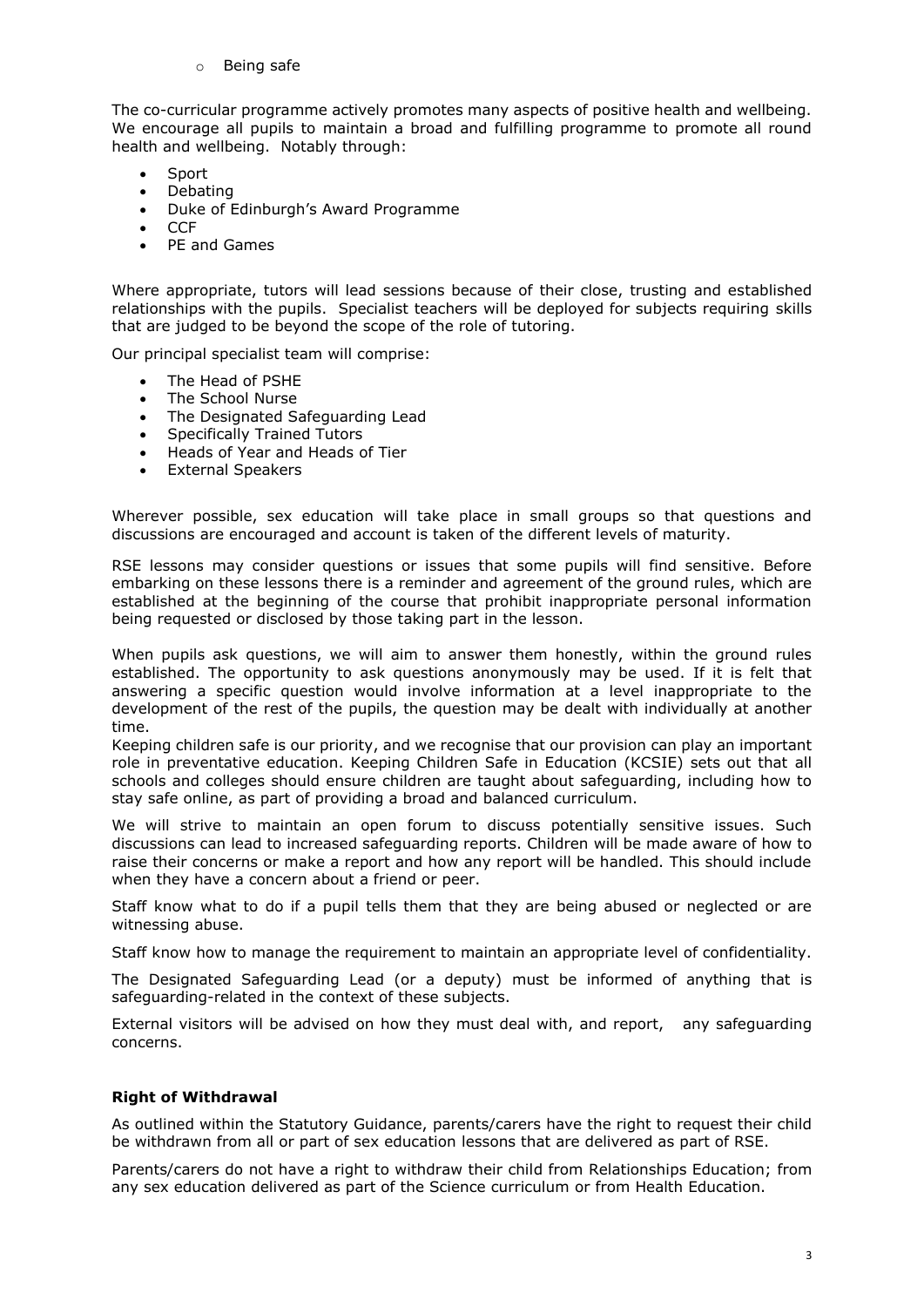Although parents/carers have the right to request to withdraw their child from any or all of sex education as part of Relationships Education, it is our aim to encourage parents to see the value of RSE learning and its contribution to keeping children safe, developing their emotional, social and physical wellbeing and for promoting equality and social justice.

Should a parent decide that they do not wish their child to take part in any of these lessons, we would ask that they first speak to the Head of Year to discuss their concerns.

The Head of Year will discuss the request with the parent/carer to fully understand and address any concerns/objections to the content of the curriculum. If parents/carers do decide to withdraw their child, they should inform the Head of Year in writing and the school will keep a record of this.

We will respect the parents' request to withdraw their child up to and until three terms before the child turns 16. After that point, if the child wishes to receive sex education rather than be withdrawn, the school will arrange to provide the child with sex education during one of those terms.

All children will have the right to opt into sex education three terms before they turn 16 and the school will arrange for this to happen. In practice, this means that when a child turns 15 they have the right to be taught sex education if they want to.